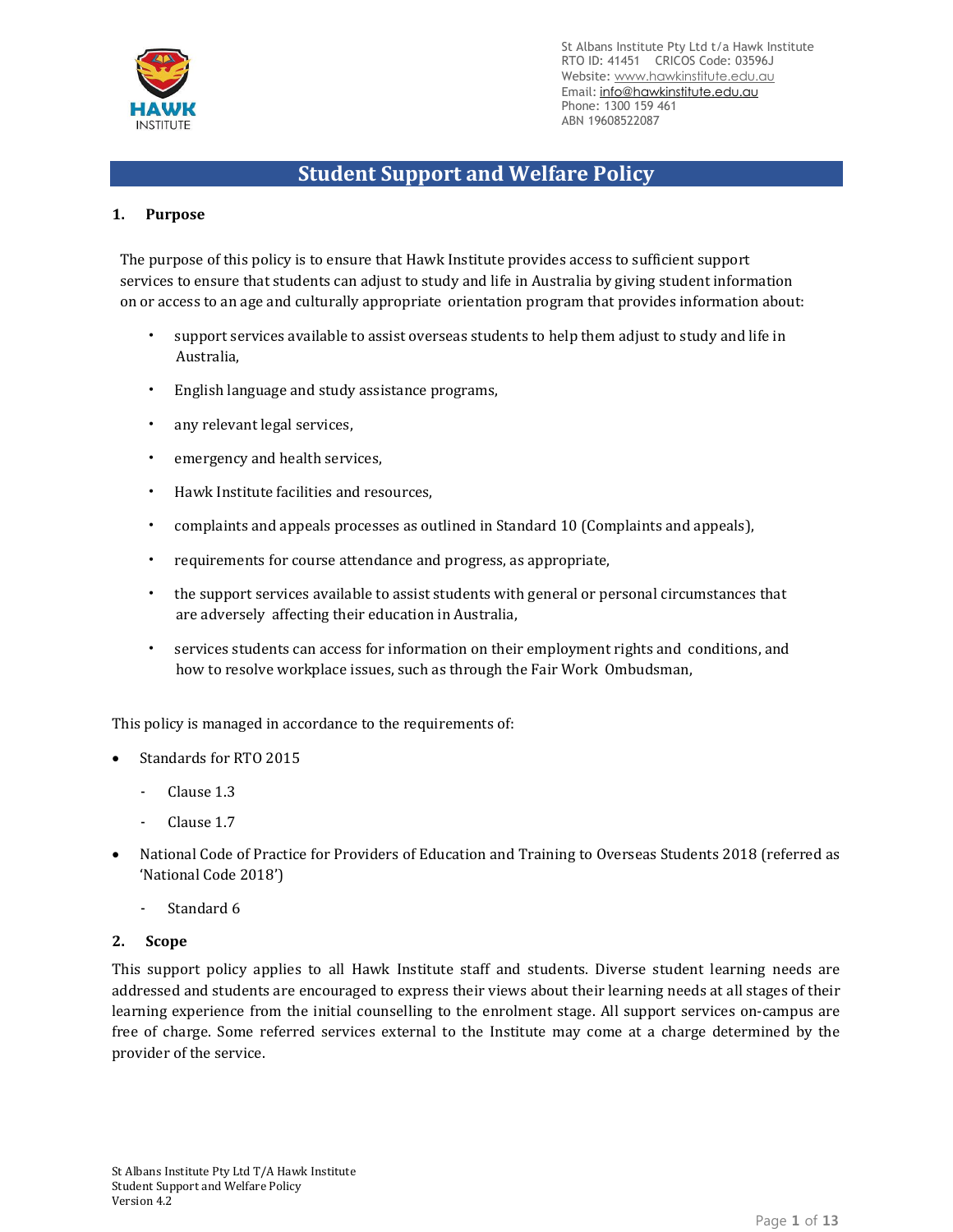

# **3. Policy**

Hawk Institute will:

- provide students with information relevant to each criteria mentioned above when they request assistance relating to any services and programs, at no additional cost to the student.
- offer reasonable support to students to enable them to achieve the expected learning outcomes regardless of the place of study or the mode of study, at no additional cost to the student.
- facilitate access to learning support services consistent with the requirements of the course, the mode of study and the learning needs of the student or student cohorts. Hawk Institute has documented processes that it implements for supporting these processes.

Hawk Institute has appointed a student Support Officer who will be the point of contact for students, and who has up-to-date details of Hawk Institute's support services (see details in procedures). All administration and academic staff will provide student support in their respective areas to assist student.

Student Support Officer along with other Hawk Institute staff will abide by Hawk Institute's obligations regarding the Standard 6 of the National Code 2018 and Standard 1.7 of the Standards for the RTOs 2015. Hawk Institute will ensure that its staff members are aware of the Hawk Institute's obligations under the ESOS framework and the potential implications for overseas students arising from the exercise of these obligations.

Hawk Institute has a documented Critical Incident policy and process that outlines how to manage critical incidents and what may affect the student's ability to undertake or complete a course (such as but not limited to incidents that may cause physical or psychological harm). Hawk Institute will maintain a written record of any critical incident and remedial action taken by Hawk Institute for at least two years after the overseas student ceases to be an accepted student.

Hawk Institute will take all steps necessary to provide a safe environment on campus and advise students and staff on actions they can take to enhance their personal security and safety.

Students will be provided with information on how to seek assistance and report an incident that significantly impacts on their wellbeing, including critical incidents.

Hawk Institute will provide students with, or will refer them to (including electronically), general information on safety and awareness relevant to life in Australia through Hawk Institute's Safety and Security Kit.

# **4. RESPONSIBILITY**

Hawk Institute, as a Registered Training Organisation, is committed to creating awareness and access to a variety of student support services and ensure that International students make an effective transition into the life and study in Australia, achieve satisfactory course progress and ultimately achieve their desired academic outcomes.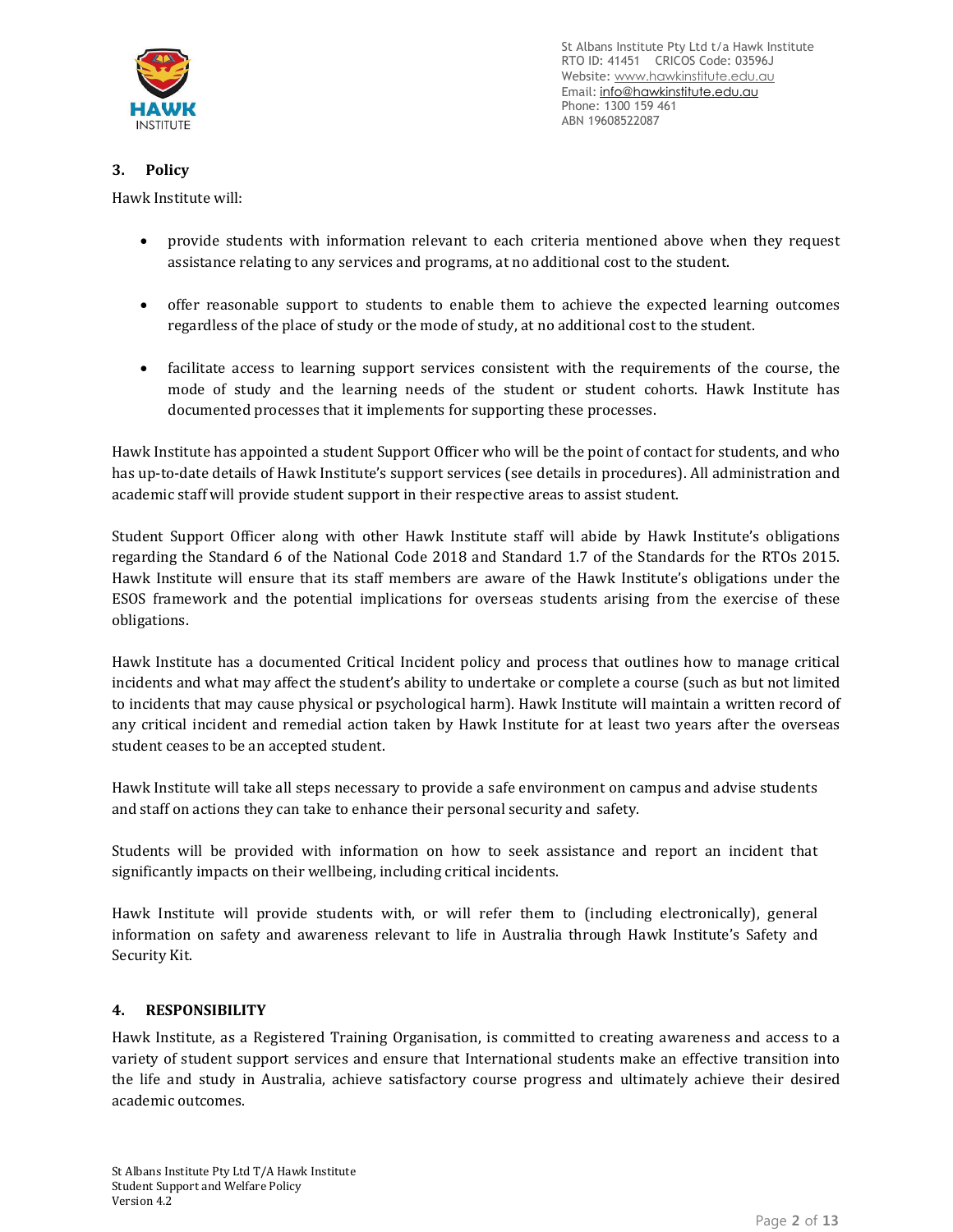

CEO is responsible for the implementation of this policy. The students support officer will have access to upto-date details of the Hawk Institute's support services.

Support includes both academic and personal support and the procedures to ensure that students are made aware of the support services available. Hawk Institute conducts an orientation program for all new students and the details of this orientation program are included in the procedures outlined below.

Student Support Officer Email: apply@hawkinstitute.edu.au Contact: 1300 159 461 The other support staff and initial contact person on campus are:

| <b>Service</b>                                                                                                          | <b>Responsibility</b>                                                                | Phone no                                                                 | Email                      |
|-------------------------------------------------------------------------------------------------------------------------|--------------------------------------------------------------------------------------|--------------------------------------------------------------------------|----------------------------|
| <b>Emergency Health, safety and</b><br>security, critical incident.                                                     | <b>CEO</b>                                                                           | 1300 159 461<br>(In case of life<br>threating<br>emergency, CALL<br>000) | apply@hawkinstitute.edu.au |
| <b>Academic support</b><br>(including catch up classes,<br>academic progress, attendance,<br>LLN Support, intervention) | Administration<br>Manager/Trainer                                                    | 1300 159 461                                                             | apply@hawkinstitute.edu.au |
| First aid, student's health and<br>safety                                                                               | Administration<br>Manager/<br><b>Student Support</b><br>Officer                      | 1300 159 461                                                             | apply@hawkinstitute.edu.au |
| <b>Complaints &amp; Appeals</b>                                                                                         | Administration<br>Manager/Admin Officer<br><b>Student Support Officer</b>            | 1300 159 461                                                             | apply@hawkinstitute.edu.au |
| <b>Administration Matters</b><br>(including enrolment, orientation,<br>deferral, results, Refunds)                      | Administration<br>Manager/Administratio<br>n Officer<br>/Student Support Office<br>r | 1300 159 461                                                             | apply@hawkinstitute.edu.au |
| <b>LLN</b> support                                                                                                      | Administration<br>Manager/Trainers<br><b>Student Support</b><br>officer              | 1300 159 461                                                             | apply@hawkinstitute.edu.au |

# **Table 1: Support staff and initial contact person on campus.**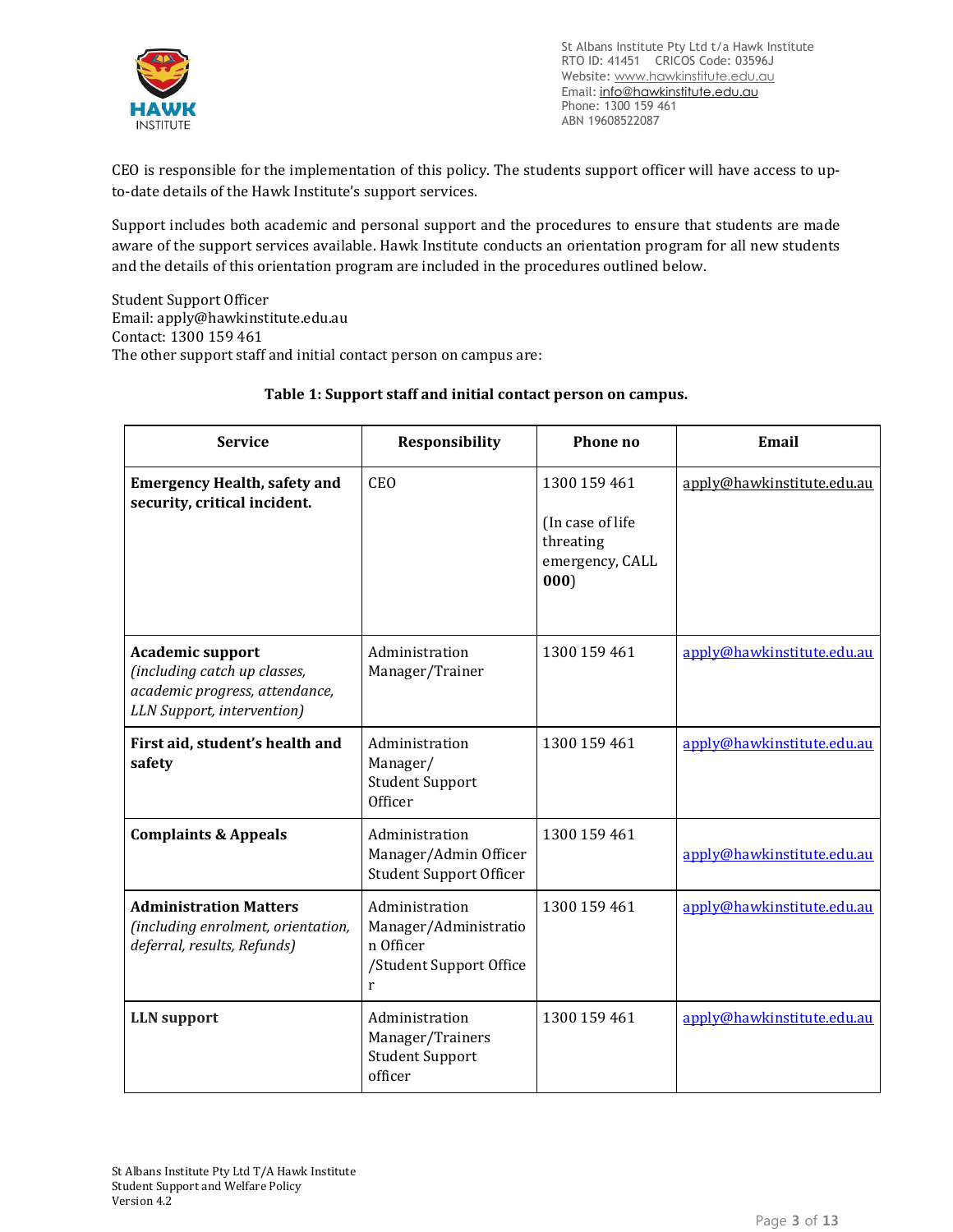

| Accommodation              | Administration<br>Manager/<br><b>Student Support</b><br>Officer/Administration<br>Officer                                          | 1300 159 461 | apply@hawkinstitute.edu.au |
|----------------------------|------------------------------------------------------------------------------------------------------------------------------------|--------------|----------------------------|
| <b>Counselling support</b> | Student support officer<br>(Administration<br>department is to be<br>contacted for arranging<br>an appointment for<br>counselling) | 1300 159 461 | apply@hawkinstitute.edu.au |

## **COVID-19/Flu Awareness and Prevention**

Hawk Institute ensures COVID-19/Flu awareness and prevention in order to keep a safe learning environment for everyone on campus, so standard protocols may still apply such as:

- Wearing a fitted mask
- Sanitizing hands upon entry
- Physical distancing 1.5 meters should be followed where practicable to ensure safety

Should you feel unwell or have symptoms such as cough, running nose, sore throat, shortness of breath or loss of smell or taste, you should not visit the institute and we recommend contacting your nearest medical Centre.

For any other information, please call Hawk Institute at 1300 159 461 or send an email enquiry at [info@hawkinstitute.edu.au.](mailto:info@hawkinstitute.edu.au)

#### **5. Requirements**

Hawk Institute will help students to access study support and welfare related services. As per Standard 6.8 of National code 2018, Hawk Institute has its Critical Incident Policy and Procedures in place that covers the action to be taken in the event of a critical incident, and records the incident and action taken. Critical incident policy ensures that Hawk Institute is prepared for such incidents and have a clear protocol to follow in what can be distressing and upsetting circumstances. See Critical Incident policy and procedures of Hawk Institute available on website/student's handbook and/or reception for more information.

Hawk Institute has sufficient student support personnel to meet the needs of the overseas students enrolled with Hawk Institute. Hawk Institute will maintain one student support officer for every 80 students (1:80 ratios) to ensure sufficient officer are available for students. Every member of Hawk Institute Staff will execute the procedural aspects of this policy with specific matters dealt by specialised personnel.

Hawk Institute provides an opportunity for students to access welfare-related support services to assist with issues that may arise during their study, including course progress and attendance requirements and/or accommodation issues. These services are free of cost.

Hawk Institute shall organise various student support services as outlined below.

#### **6. Procedures: Student Support Services**

#### **6.1 Safety and Security**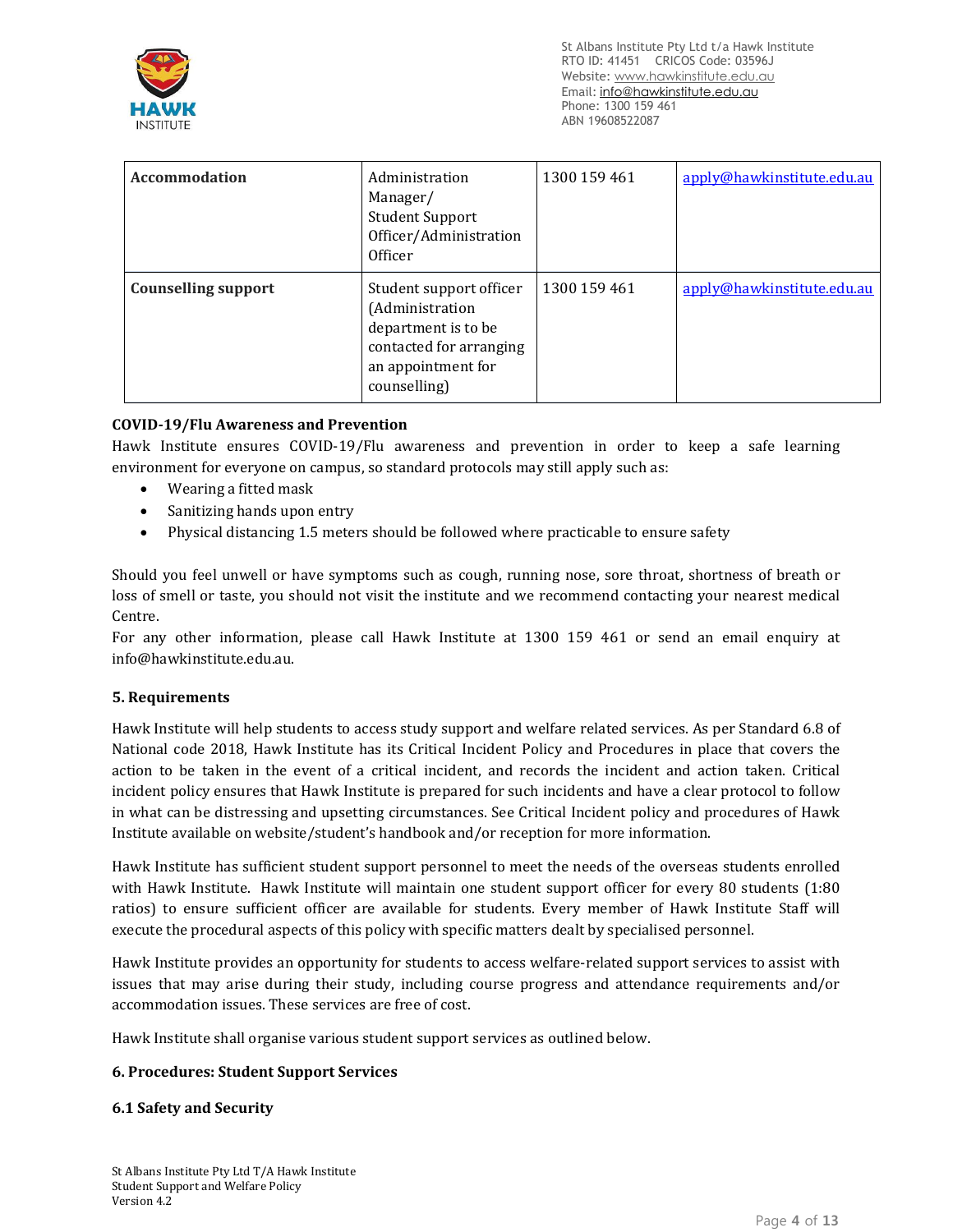

Hawk Institute undertakes a formal safety/security audit of its premise every year. In addition, the senior staffs are instructed to 'notice' any safety or security issue during their daily work routines. All staff are instructed on general workplace safety issues and how to manage them.

Students and Staff leaving late in evening from the Institute are advised to leave the building accompanied by one or more fellow student(s) or advise their trainer or administrative staff on duty that they are leaving and request accompanied to their mode of transport if necessary. Students and staff are advised to travel on main streets where other members of the public are present rather than side streets or alleyways.

When less number or single staff is on site after normal business hours, they are advised to lock the doors for security.

Any incidents or student welfare issues will be recorded on the critical incident record and a critical issue report will be compiled describing the issue, the people involved, action taken and follow-up required or planned. When the issue is closed, the report and record are stored in Hawk Institute's files for a period of not less than two years from the conclusion of the student's enrolment or the staff member's tenure.

Hawk Institute will provide staff and students access to information on general safety and security whilst on campus and advise them of the actions they can take to enhance their personal security and safety. Information is contained in staff handbook and it is also summarised during orientation of students and induction of staff. Information will be available on Hawk Institute's website with links to other organisations that supply additional information.

Information provided to staff and students on seeking assistance for, and reporting an incident or a matter concerning their wellbeing is contained amongst the information provided in the handbooks and at orientation. Information also includes general information relevant to safety awareness for general life in Australia.

Hawk Institute and its staff may be trained and experienced to manage minor incidents, such as basic first aid, minor harassment or minor risks discovered within the premises. However, Hawk Institute is not equipped to manage major incidents and has a policy of requesting assistance from appropriate emergency services or specialists. Staff are instructed to call in external assistance when they feel it is required. They do not need permission from senior management to engage external assistance.

Staff members are instructed through the Critical Incident policy that they are to never speak with the media about any issue or incident; unless instructed to by the CEO or director of the Hawk Institute and they are accompanied by the Hawk Institute's legal representative.

# **6.2 Orientation Program**

All students will go through orientation program on the day of enrolment Hawk Institute. Students will be advised to attend the Orientation session prior to the Enrolment day.

Hawk Institute conducts an age and culturally sensitive orientation programmed delivered by official point of contact personal i.e. Student support officer or representative. This program provides information on being safe on campus and around campus.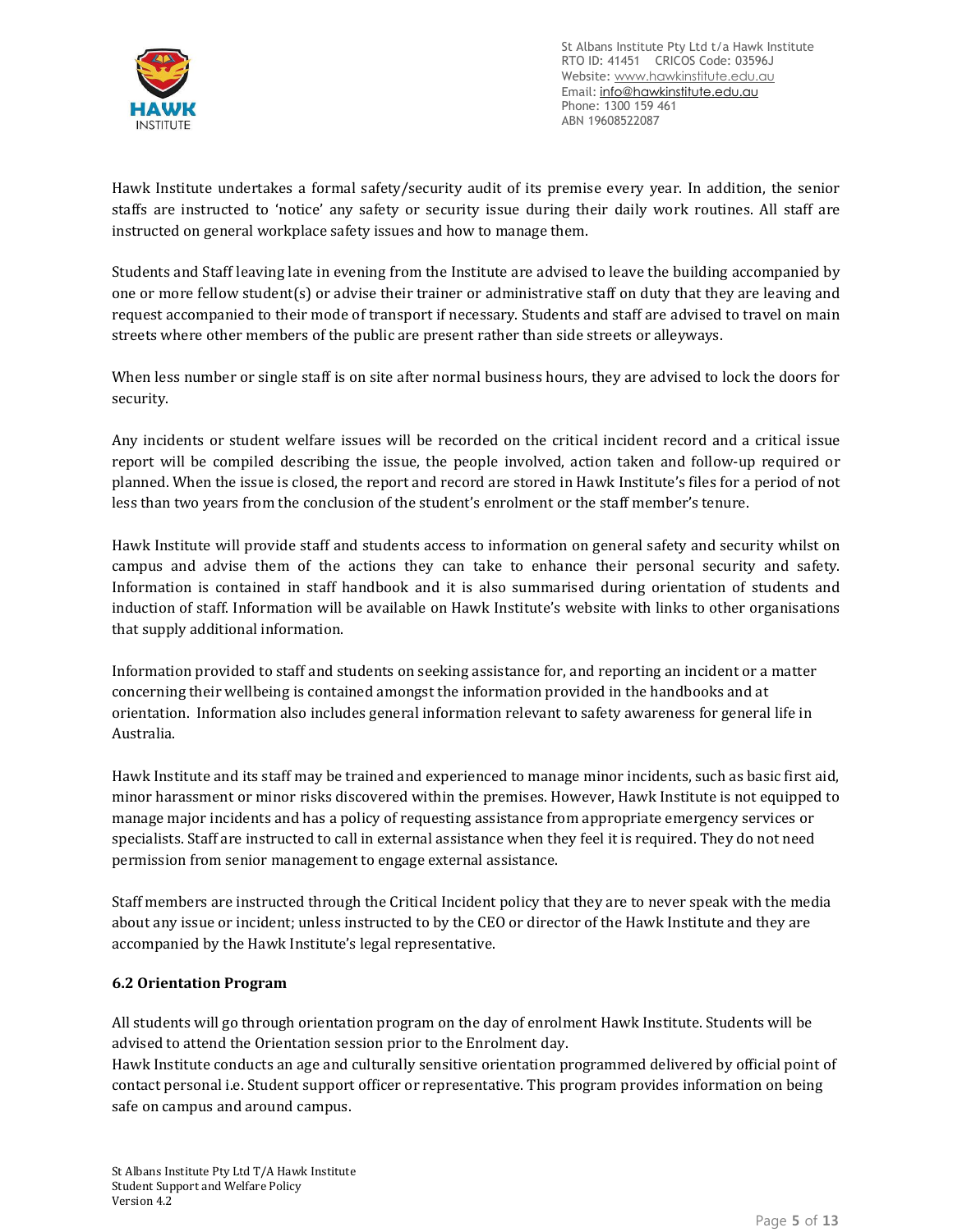

This orientation program will include information regarding:

- Support services available to assist overseas students to adjust to study and life in Australia
- Being safe on campus and around campus
- English language and study assistance programs
- Language Literacy and numeracy (LLN) support
- Any relevant legal services
- Emergency and health services
- Hawk Institute facilities and resources
- Complaints and appeals processes as outlined in Standard 10 (Complaints and appeals)
- Information on visa conditions relating to course progress and attendance requirements.
- The support services available to assist students with general or personal circumstances that are adversely affecting their education in Australia.
- services that students can access for information on their employment rights and conditions, and how to resolve work place issues, such as through the Fair Work Ombudsman.

# **6.3 Student Handbook**

All students will be provided with information on the link to Hawk Institute's website of the International Student Handbook prior to enrolment. Student handbook will provide information on (but not limited to):

- Student support services available to them
- Services, facilities and resources available to students
- Language Literacy and Numeracy (LLN)
- Assessment, Reassessments
- Recognition to Prior Learning (RPL), Credit transfer
- Plagiarism and cheating
- Complaints and Appeals
- Student Code of Behavior
- Maintaining contact details up to date
- Visa requirements for international students
- Policies and Procedures (Refund policy, Deferment, Suspension and Cancellation Policy, Complaints and Appeals policy etc.)
- Other relevant information in assisting students to adjust to life and study in Australia.

#### **6.4 Available Support Services**

All students who require support can contact Hawk Institute's student support officer through email (apply@hawkinstitute.edu.au), phone (1300 159 461) or face-to-face contact (on campus). Student support services will be available for students at all times.

Students will be asked to fill up a "Student Support Request Form" which will help them to mention the support they require in detail.

Student support officer or representative will record the details in student support register and will make sure that student is satisfied with the support requested by him or her.

Hawk Institute will maintain evidence of the support provided to the students in file. This includes maintaining and keeping record of: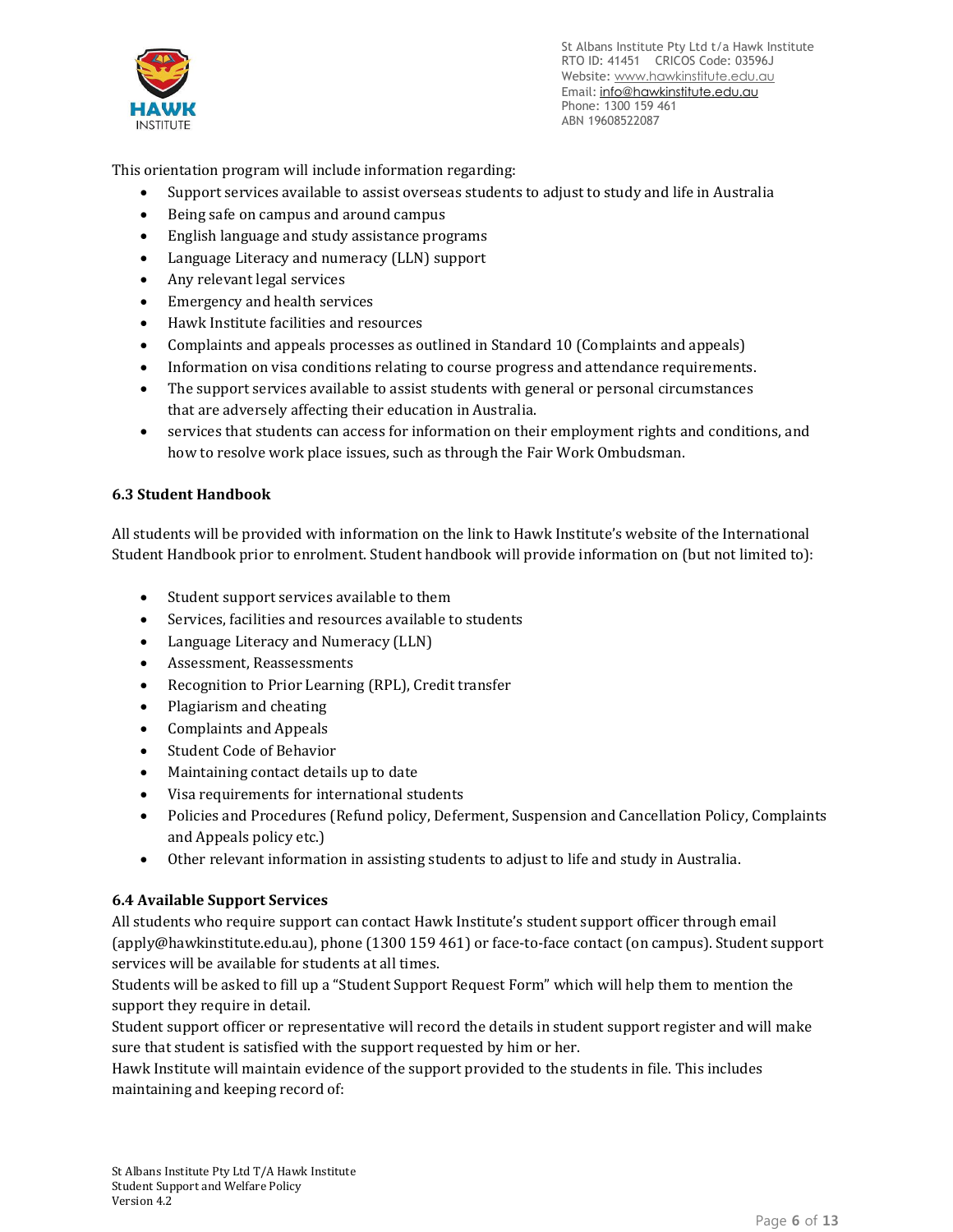

- 1. *Student Support Request form*: available from Hawk Institute's reception or website. Meetings will be conducted regularly with the students to check if students are receiving enough support to meet their requirements. Hawk Institute understands the difficulty that students may have to face when they are away from their home. Therefore, Hawk Institute ensures to provide support to students whenever they are in need at no additional cost to the students. Students may have to bear the cost associated with external services.
- 2. *Academic Support-Intervention Strategy Form*: Students whose attendance is unsatisfactory (i.e. below 80%) or if student is at risk of achieving unsatisfactory course progress (not demonstrating competency in at least 50% of the units in the study period) will be called for Intervention meeting and intervention strategies will be discussed and applied. For more information, kindly refer to Attendance and Course Progress Policy available on website or from the Reception.

# **Academic Support**

Students may have concerns with their academic performance or other related issues that are placing them at risk of not achieving the requirements of their course. Students can gain advice and support in ensuring they maintain appropriate academic level, and general support to ensure that they achieve satisfactory course progress. Student's course progress and attendance is monitored and proper guidance and support is provided if unsatisfactory course progress or low attendance has been identified.

*Unsatisfactory Course Progress is where a student does not meet course progress requirements for two consecutive study period as identified in the Training and Assessment Strategy for each course. Unsatisfactory* progress is defined as not successfully completing or demonstrating competency in at least 50% of the units in *any study period.* 

A student can discuss any academic or other related issues to study at Hawk Institute at any time with the student support officer. The student support officer will be able to provide advice and guidance, or referral, where required.

Intervention strategies are put in place to assist Students to achieve the study goal they initially set out to attain. If learners are having any difficulties, it is advised that they should contact student support services at the earliest opportunity so that support can be provided in the best way possible.

Intervention strategies may include, but are not limited to:

- Reduced Study Load
- English language Support;
- LLN and Academic Skills Support
- Change of Course
- Re-assessment
- Counselling;
- Mentoring;
- New Study Plan: Placing student in suitable alternative subject within a course or a suitable alternative course, or a combination of the above and/or a reduction in course load.
- Extension of CoE.

## **Language Literacy and Numeracy (LLN) Support and Pre-Training Review**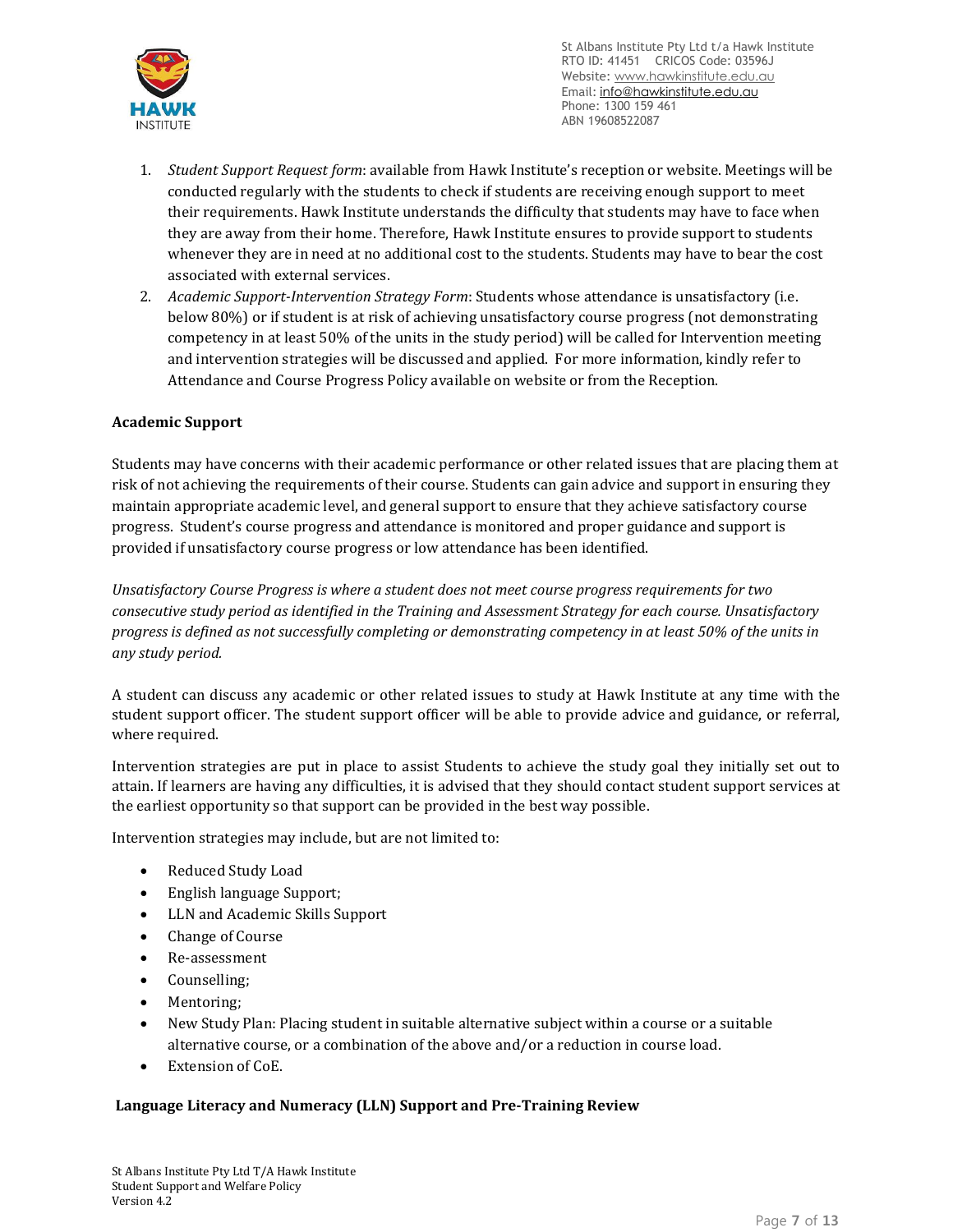

- The pre-training review will be conducted prior to enrolment and LL&N test prior to the commencement of the course. This is done to ensure that prospective students are placed into the correct course and to identify any LL&N deficiencies.
- Students will be required to complete Pre-Training Review questions along with their application form prior to enrolment. LLN test will be conducted by using LLN robot in classroom under the supervision of qualified assessor on campus. LLN Robot assessment tools are well mapped against each ACSF levels.
- Hawk Institute has an appointed LLN support officer to provide LLN Support to students. Support services are offered to all students.
- Hawk Institute does not allow agents to conduct LLN assessments.
- In the event that a Trainer and Assessor identifies students with LL&N difficulties or where students require or request additional LL&N support. Appropriate strategies will be implemented to assist them with their learning. Additional support will be provided by the Institute with \*ACSF Support plan.
- Students are requested to speak to LLN Support officer or Administration Manager to discuss about the support measures that they might need. Hawk Institute will provide support with no additional cost.
- The confidentiality of students who require additional support services and appropriate strategies are in accordance with our Privacy Policy.

\***ACSF Support plan** is a plan developed for students who are facing difficulties in meeting LLN requirements. This plan is implemented for student to achieve expected learning outcome. Support learning outcomes will be provided in the areas where students have been identified as facing difficulty. Support will be provided if a student's exit level is less than the required level. Support plan for students will be developed on individual case by case basis.

Support plan can be created in areas namely:

- 1. Learning
- 2. Reading
- 3. Numeracy
- 4. Writing
- 5. Oral Communication

If required, students can also be provided with support in Grammar, Vocabulary, and Pronunciation. Students must contact Hawk Institute to seek assistance or support in LLN. Students can also refer to LLN policy for further details available on Hawk Institute's website or from the reception.

# **Counselling**

All students needing counselling, study skills assistance or practical help can make an appointment with the Student Support Officer, on Campus. An appointment can be made at reception or by emailing student support officer or Admin Manager at apply@hawkinstitute.edu.au. Personal Counselling Services will be organised where student is identified in need of counselling and may take the form of advice or referral to other services. Personal counselling services include but are not restricted to:

- Grievance/conflict resolution
- Relationship issues
- Stress and coping
- Cultural, socio-economic, family issues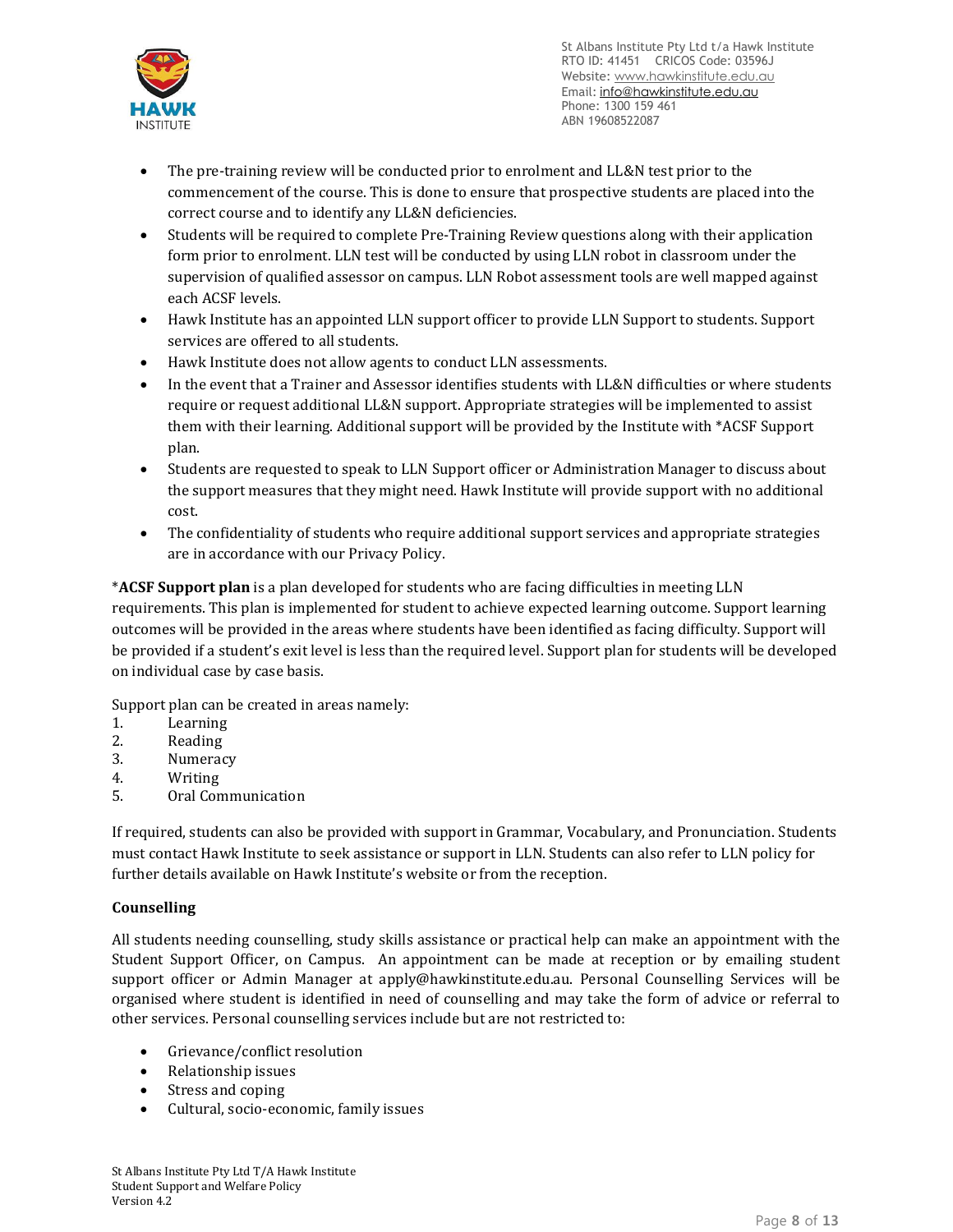

- Access and equity issues
- Student welfare and support
- Study skills advice
- Referrals to other agencies/professionals
- Crisis resolution
- Therapeutic counselling

For Medical service and support near main campus, students may seek help from the reception or from student support officer.

Hawk Institute has made arrangements with **"Life Resolutions" counselling service providers.** Life resolutions offers counselling services by qualified clinical psychologists throughout Australia.

They have experience in dealing with student issues. The qualified counselors will be able to provide advice and counselling to students of different cultural backgrounds. They will be able to provide counselling on (but not limited to):

i. academic and future progress advice

#### ii. welfare matters

These services will be available and accessible by all students at suitable times. If student would like to discuss matters with "Life Resolutions" please contact the Student Administration/Reception to book an appointment as these services will be available by pre-arranged appointment.

#### **Note: The referral to these services will be free of cost.**

Hawk Institute offers reasonable support to students to enable them to achieve the expected learning outcomes regardless of the place of study or the mode of study, at no additional cost to the student.

Hawk Institute will ensure that students are provided with sufficient support so that they can adjust to study and life in Australia. Students are encouraged to contact Reception for more information.

#### **Student Welfare Services**

The student support officer is available to help students to access study, support and welfare-related services such as;

- **Legal Services** Hawk Institute can refer a student who requires to Legal Aid Victoria (free of cost usually) or a legal practitioner, the referral is at no cost to the student. Student would be responsible for any cost related to the legal advice charged by legal practitioner.
- **Accommodation** Accommodation advice is available to all international students from the point of application through to the completion of their course. Hawk Institute will provide up to date information on accommodation options and or providers available for students, this advice will be provided free of charge. The fees for external agencies will be at the cost of the student.
- **Emergency and Health Services** During orientation, students will be advised regarding campus safety and how to access emergency and health services in Australia. For non-urgent services, students are encouraged to speak with student services. For medical or other emergencies, students are instructed to contact appropriate services, **e.g. 000** and inform Hawk Institute as soon as possible.
- **Facilities and Resources** At orientation, students will be given a guided tour of the campus and all Hawk Institute facilities. Students will be given detailed description of all available resources.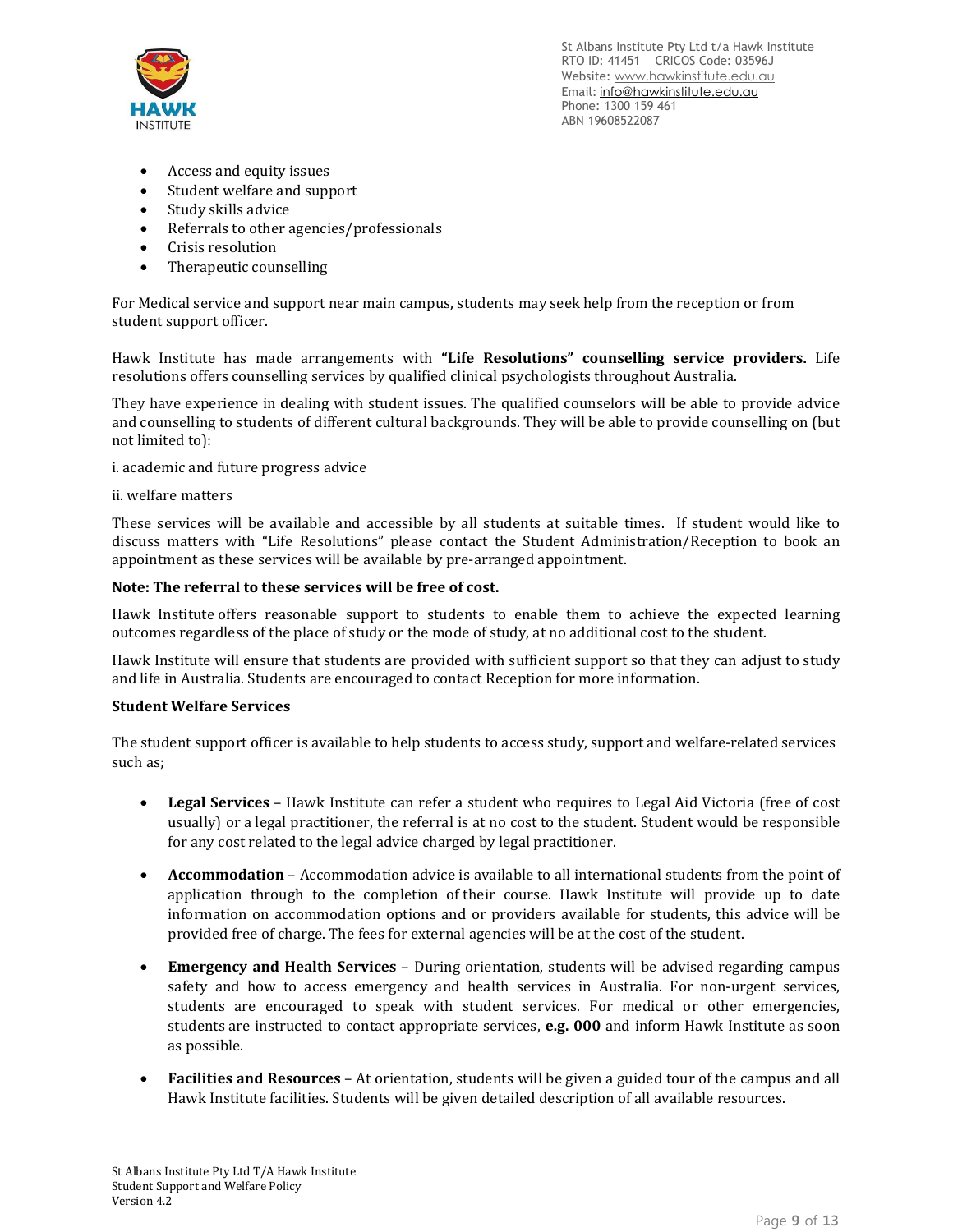

- **Complaints and appeals processes** The complaints and appeals policy and procedures are available in detail on the website [www.hawkinstitute.edu.au](http://www.asoc.edu.au/) and can be made available from reception.
- Student **visa conditions** relating to course progress and or attendance as appropriate Students are advised at orientation of their visa requirements to continue to meet their visa conditions. Students can seek help from Student support officer if they have any concerns regarding visa requirements and conditions.

## **Disability Support**

Australia has laws that protect individuals from discrimination in many areas of public life, including education. A person with a disability has just as much right to study as any other student.

Hawk Institute will apply reasonable adjustments for student with disability. However, reasonable adjustment applied must not be detrimental for the student to achieve course outcomes.

Hawk Institute will apply reasonable adjustments to the level it can for students. This means that Institute cannot and will not:

- Refuse admission based on disability.
- Accept a student with a disability on less favourable terms than other students (for example, asking for higher fees).
- Deny or limit access to a student with a disability (for example, not allowing access to excursions, or having inaccessible student common- rooms or lecture facilities).

#### **Critical Incident**

As per standard 6.8 of the National Code 2018, Hawk Institute has its critical incident policy in place.

The policy ensures that critical incidents or potential critical incidents that could affect student's ability to undertake or complete the course in which they are enrolled are mitigated if possible or monitored so that support can be arranged if appropriate. The policy ensures that critical incidents and the actions taken are recorded in writing, and are kept for a period of not less than two years after the student's enrolment has expired.

A Critical incident is defined as a traumatic event, or the threat of such (within or outside Australia), which causes extreme stress, fear or injury. Critical incidents that may cause physical or psychological harm could include, but are not limited to, events such as:

- Missing students
- Severe, verbal or psychological aggression
- Death, serious injury or any threat of these
- Natural disaster
- Issues such as domestic violence, sexual assault, drug or alcohol abuse

It is Hawk Institute's intention to provide students with a safe environment on campus and advise students and staff of how they can enhance their personal safety and security. Refer to Student's Safety and Security Kit or Critical Incident Policy for detailed information available on website [www.hawkinstitute.edu.au](http://www.tedi.vic.edu.au/) which includes information on how to seek assistance for and report an incident that significantly impacts student's wellbeing, including critical incidents.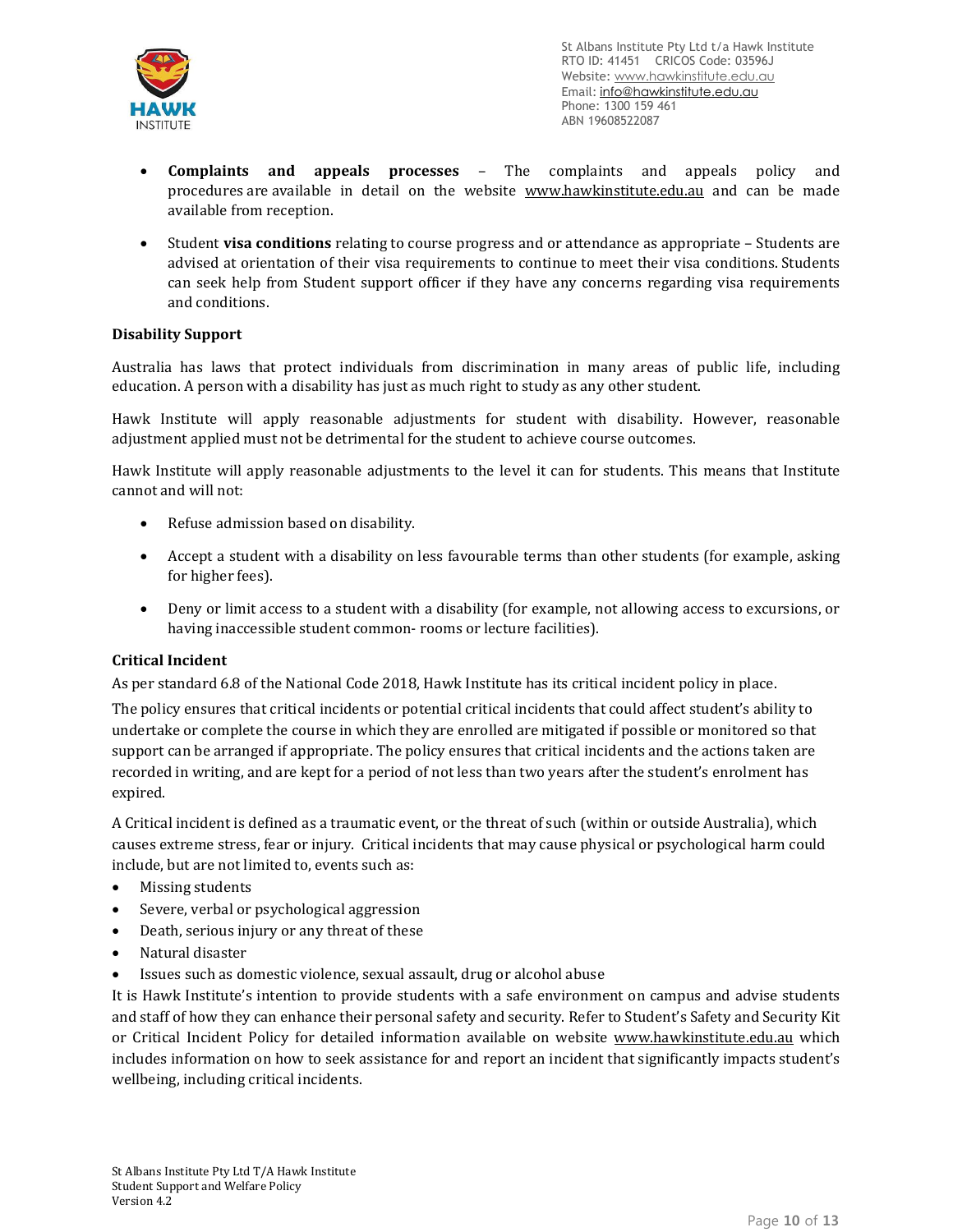

## **Emergency Contact List**

| <b>EMERGENCY SERVICE</b>                                  | <b>CONTACT NUMBER</b>                                                    |  |
|-----------------------------------------------------------|--------------------------------------------------------------------------|--|
| <b>Emergency Fire Police Ambulance</b>                    | 000 (zero, zero, zero)                                                   |  |
| <b>State Emergency Services (SES)</b>                     | 132 500                                                                  |  |
| Non-Emergency Police                                      | 131 444, 9247 6666                                                       |  |
| Poisons Information Centre: [24 hours]                    | 131 126                                                                  |  |
| Care Ring: 24 hour counselling service                    | 136 169                                                                  |  |
| Life Line: 24 hour service                                | 131 114                                                                  |  |
| Public transport & timetables                             | 131638                                                                   |  |
| <b>Accident Towing</b>                                    | 131 176                                                                  |  |
| Dentists: Dental Hospital Service [Emergency Only]        | 9341 1040                                                                |  |
| Search and rescue-Australian Maritime Safety<br>Authority | Outside of Australia: +61 2 6279 5000<br>Within Australia - 1800 627 484 |  |
| Nurse On Call: AMA Victoria's Doctor Search               | 1300 606024                                                              |  |

#### **External Support services**

Hawk Institute ensures that students are informed about the external support services for their life and study support in Australia.

#### **Arrival Assistance**

Hawk Institute can provide arrival assistance to students by informing and guiding them about the arrival assistance provided at Melbourne Airport. There is a Student's Welcome Desk available at Melbourne airport, run by the government. It is open at key student arrival times and offers information, advice and a Welcome Pack when you arrive. For Welcome Desk opening hours, visit studymelbourne.vic.gov.au.

Hawk Institute provides airport pick up. Students are required to fill the Airport Pick up form available on Hawk Institute's website or students can email their request for Airport pick up at apply@hawkinstitute.edu.au. Students are requested to contact Hawk Institute at 1300 159 461 for any other information. Students are required to request for airport pick up preferably five days prior to their arrival. Airport pick up fees: AU\$100

There is a help desk available at the airport for international student to assist students in finding suitable airport pick up services e.g. UBER, Sky Bus and taxi services.

#### **Study Melbourne Student Centre (SMSC)**

The SMSC offers a wide range of free support services and referrals for international students on health matters, general wellbeing, legal services, accommodation, financial management and safety issues.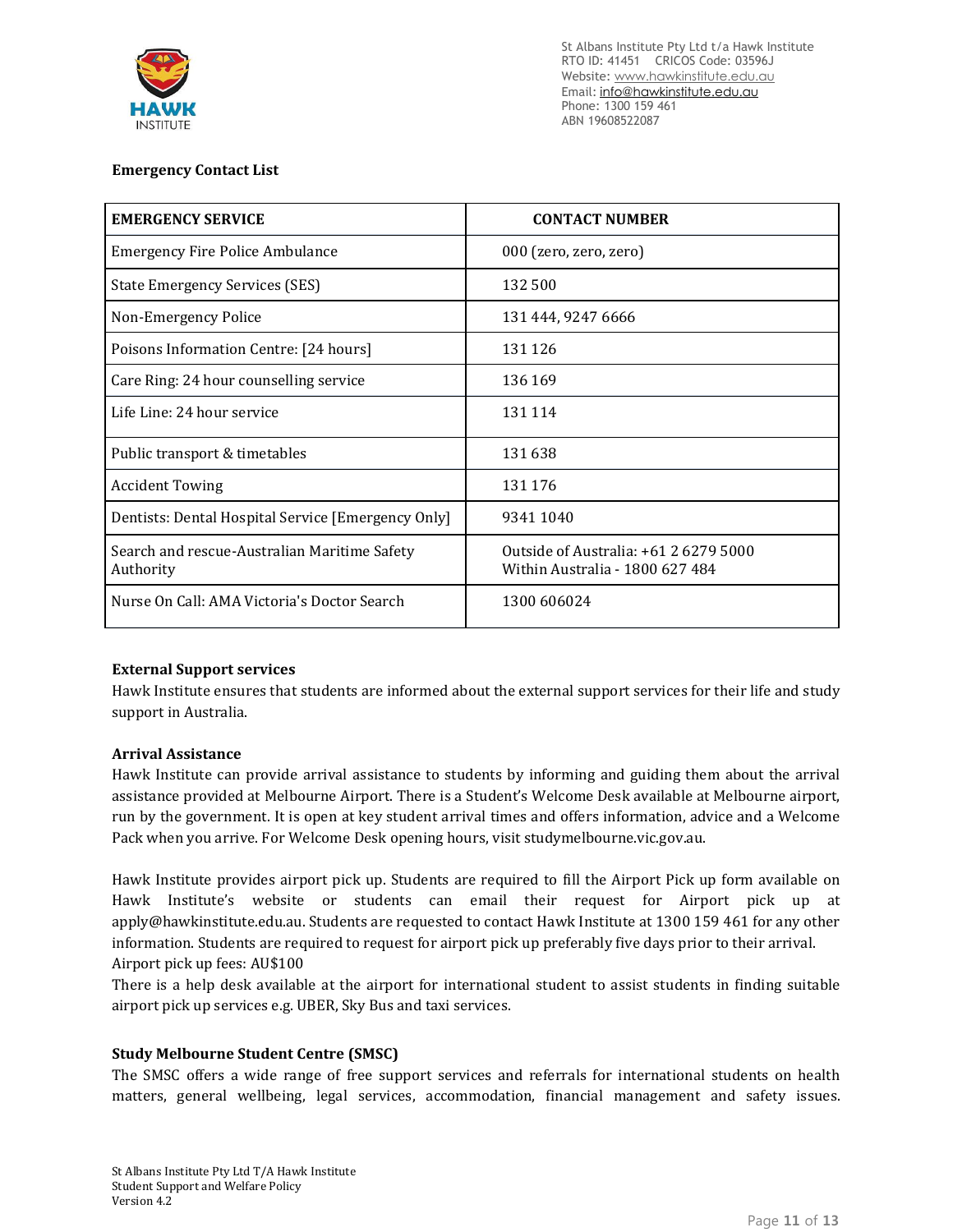

Interpreters are available on request. SMSC can assist students through personal difficulties by providing emotional and practical support that is sensitive to their circumstances. Support staff can be contacted via a 24-hour free phone line.

SMSC is located on 17 Hardware Lane, in Melbourne CBD.

Opening hours: Monday-Friday 9:00am to 5:00pm, or visit [https://www.studymelbourne.vic.gov.au/help](https://www.studymelbourne.vic.gov.au/help-and-support/study-melbourne-student-centre)[and-support/study-melbourne-student-centre.](https://www.studymelbourne.vic.gov.au/help-and-support/study-melbourne-student-centre)

# **Fair Work Ombudsman**

Fair Work Ombudsman is an independent statutory agency of the Government of Australia that serves as the central point of contact for free advice and information on the Australian national workplace relations system. The Office of the Fair Work Ombudsman also investigates workplace complaints and enforces compliance with national workplace laws.

Fair Work Ombudsman focuses on:

- Providing education, assistance, advice and guidance to employers, employees, outworkers, outworker entities and organisations.
- Promoting and monitoring compliance with workplace laws.
- Inquiring into and investigate breaches of the Fair Work Act.
- Taking appropriate enforcement action.
- Performing statutory functions efficiently, effectively, economically and ethically.

Refer to this link for more information <https://www.fairwork.gov.au/>

#### **Other external support services (Contact details)**

#### *Fire, ambulance, police (life-threatening emergencies): Ring 000*

#### **Hospitals and Medical Issues:**

- The Alfred: (03) 9076 2000
- Austin Hospital: (03) 9496 5000
- Royal Children's Hospital: (03) 9345 5522
- Royal Women's Hospital: (03) 8345 2000
- Royal Melbourne Hospital: (03) 9342 7000
- St Vincent's Hospital: (03) 9231 2211

Refer to [www.yellowpages.com.au](http://www.yellowpages.com.au/) for services near you.

- The National Translating and Interpreting Service: 131 450
- Life Line 24-hour Counselling Services: 131 114

#### **Solicitors/ Lawyer:**

- The Institute of Arbitrators & Mediators Australia: Free call 1800 651 650
- Victoria Legal Aid: www.legalaid.vic.gov.au

Study in Australia: www.studyinaustralia.gov.au

Youth Central: www.youthcentral.vic.gov.au